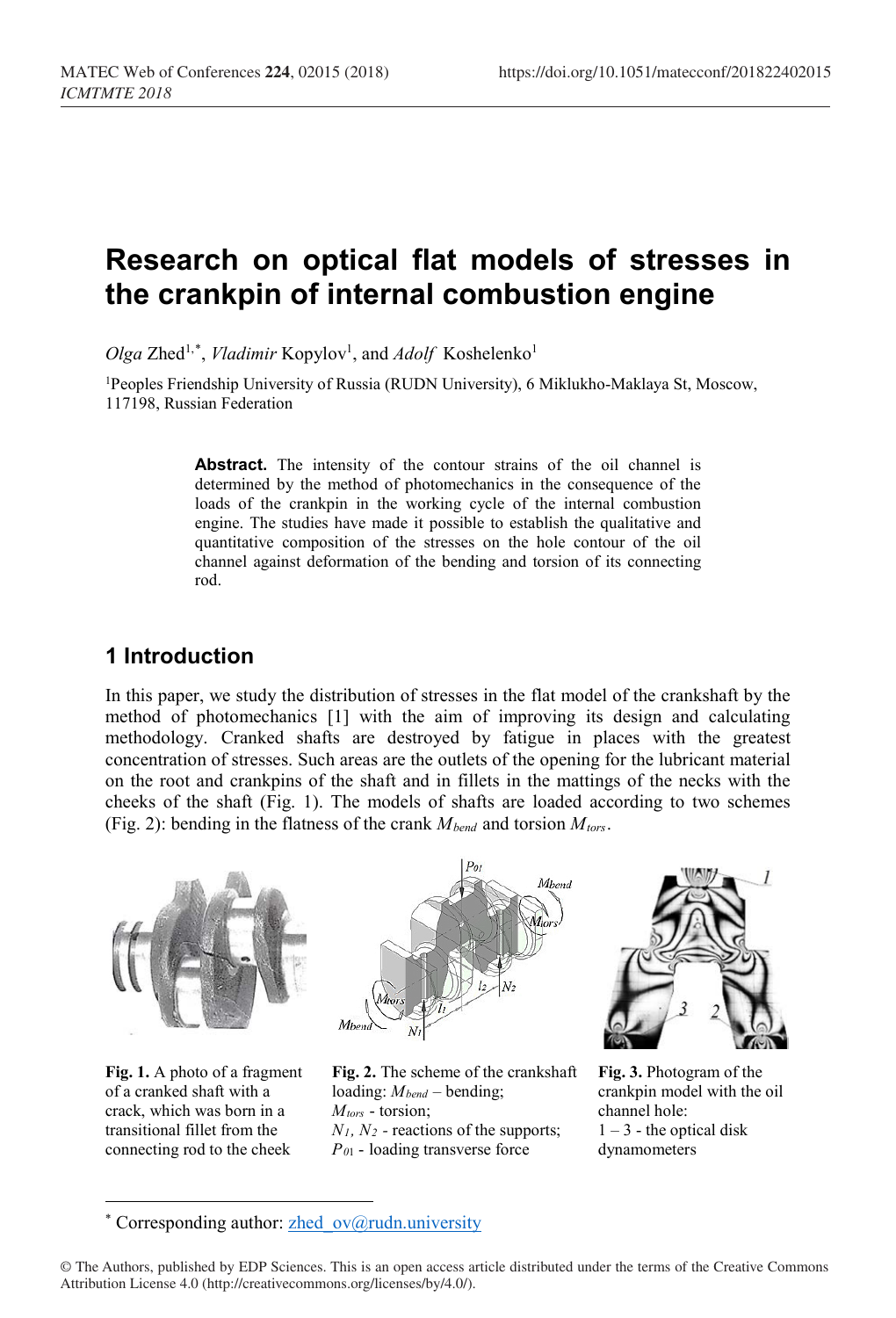The crankpin is calculated only for torsion, and the connecting rod is for bending and torsion. The calculated points are the edge of the grease hole and the fillet of crankpin. In this research, we study the distribution of stresses from bending and torsion along the contour of the hole for supplying lubricant to the crankpin [4, 5]. In physical experiments, flat models of the crankshaft were used from the optically sensitive material E2, which were investigated in papers [2, 3].

## **2 Calibration of the model material and methods of photooptical experiment**

The holes of the oil channels  $d = 0.6$  cm were drilled in the crankpins (Fig. 2, 3). The crankshafts on the optical disk dynamometers 3 and 2, which fix the reactions of the support *N1, N2* of the crankpins at a distance  $l_1$ ,  $l_2$ , respectively, from the loading transverse force  $P_{01}$  applied in the middle of the crankpin through optical disk dynamometer *1*, support the crankshaft model. From the calibration of the model material on disks of diameter  $d = 4$  cm, the force for one strip in the center of the disk is  $P_{01} = 215.5$  N.

The studied region of the model under study is the outline of the oil channel hole. For the case when the axis of the opening of the oil channel is perpendicular to the plane of action of the shear force, the bending moment does not cause concentration of the stresses of the contour of the hole (Fig.  $3 - 4$ , b). It is located in the isotropic zone of the crankpin, where there are no tangential stresses. We compare photograms of crankpins, which were obtained during the physical experiment. We are convinced that along the contour of the hole there are areas with zero level of the maximum tangential stresses (Fig. 4, b). The hole of the oil channel didn`t influence in the transition fillets from the cheeks to the crankpins.



**Fig. 4**. Photograms in the monochromatic light of a mercury lamp compared variants of equally loaded crankpins of flat models of a cranked shaft: **a** - neck without a hole in the oil channel; **b** - neck with a hole in the oil channel

Otherwise, the contour of the hole of the oil channel is deformed if its axis is located in the plane of action of the bending moment. During the rotation of the crankshaft by one turn, the longitudinal axis of the oil channel hole is located two times in the plane of action of the bending moment. On the side of the shearing force application, there is a deformation of the compression of the outer contour of the crankpin, and on the opposite side of it, there is a deformation of stretching. In connection with this, the contour of the hole of the oil channel will be subjected to similar deformations. In the photograph Fig. 3, it can be seen that on the side of the stretched fibers of the outer contour in the middle section of the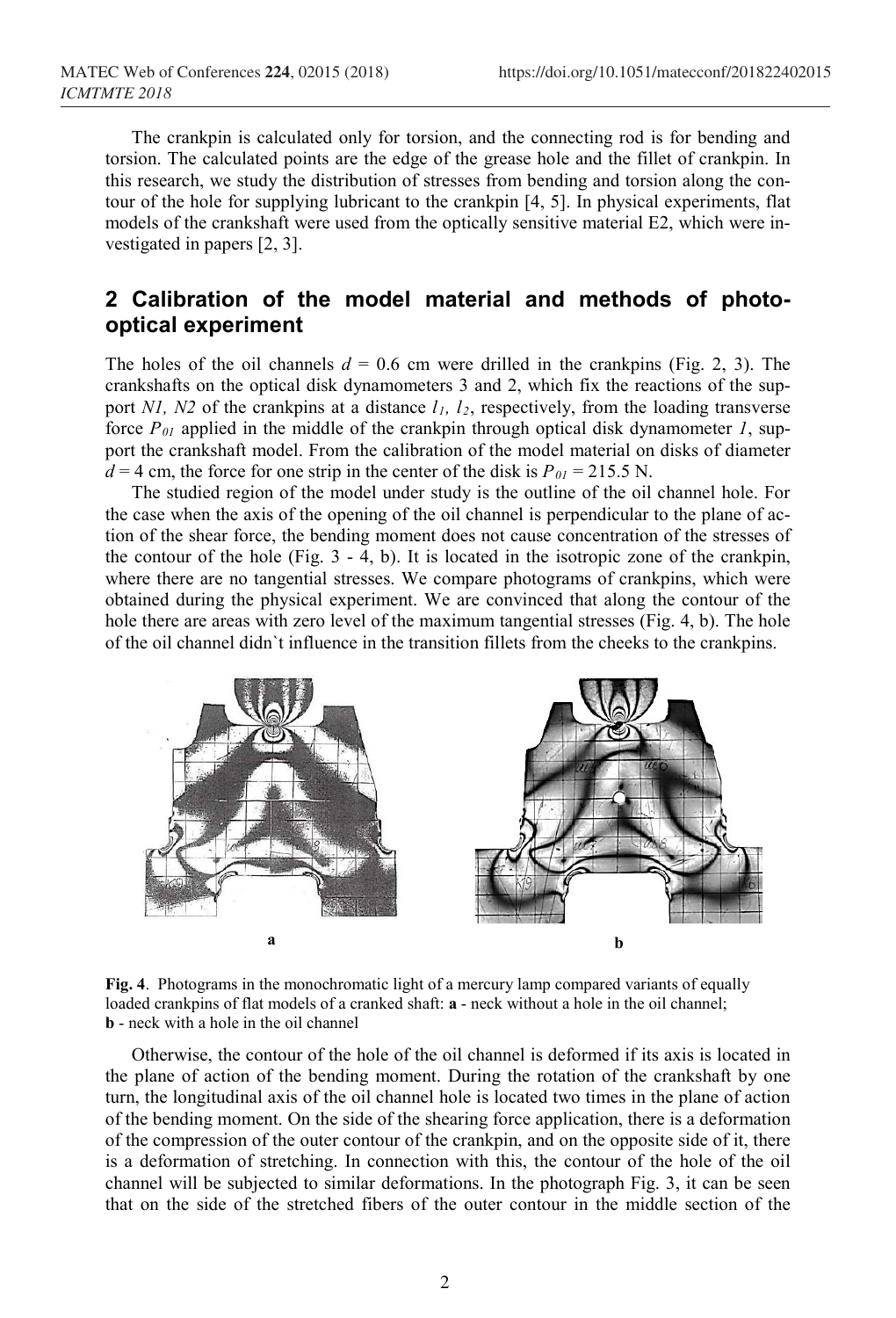crankpin along the line of action of the shearing force  $P_{01}$ , the deformation strain is  $n = 2.8$ bands.



**Fig. 5.** Scheme of the selection of the plastic model from the 3D image of the connecting rod of the crankpin:  $M_{bend}$  – bending;  $M_{tors}$  - torsion;  $N_1$ ,  $N_2$  - reactions of the supports  $P_{01}$  - loading transverse force

However, if in the middle section on the crankpin contour there is a hole of the oil channel, then the stressed state of this zone receives an additional concentration. The problem of the stressed state of the outline of the hole becomes volumetric and it should be solved by the freezing method on the volumetric model of the cylinder shaft, which is not considered in the present work. A simplified solution of this problem is proposed on the plane straight model, which is made in the form of a plate with a hole, the axis of which is symmetrical to its longitudinal contour.

The geometric parameters of such a plate fit into the three-dimensional model (Fig. 5) of the connecting rod on the side of the stretched fibers with the position of the oil channel hole along the action line of the shearing force. The plate is loaded by the axial force in the longitudinal direction by strain deformation, corresponding to  $n = 2.8$  bands.

To modulate a uniaxial stretching of a plate with a hole from the bend in the plane of the knee, and then on the same plate of a pure shear, a loading device- stand was developed and made (Fig. 6).





**Fig. 6**. The device for modeling in a flat straight plate deformations of pure stretching and pure shear on the crankpin:

1 - plate; 2 - support steel bars; 3, 8 - optical dynamometers; 4, 5 - compression force facility; 6, 11 - clamps; 7 - reverser; 9 – frame; 10 - support; 12 – rod; 13 - nut

**Fig. 7**. Modelling on the flat straight plate of the pure shear of the hole contour caused by the crankpin torsion: *Px* - direction by stretching; *Py* - direction by compression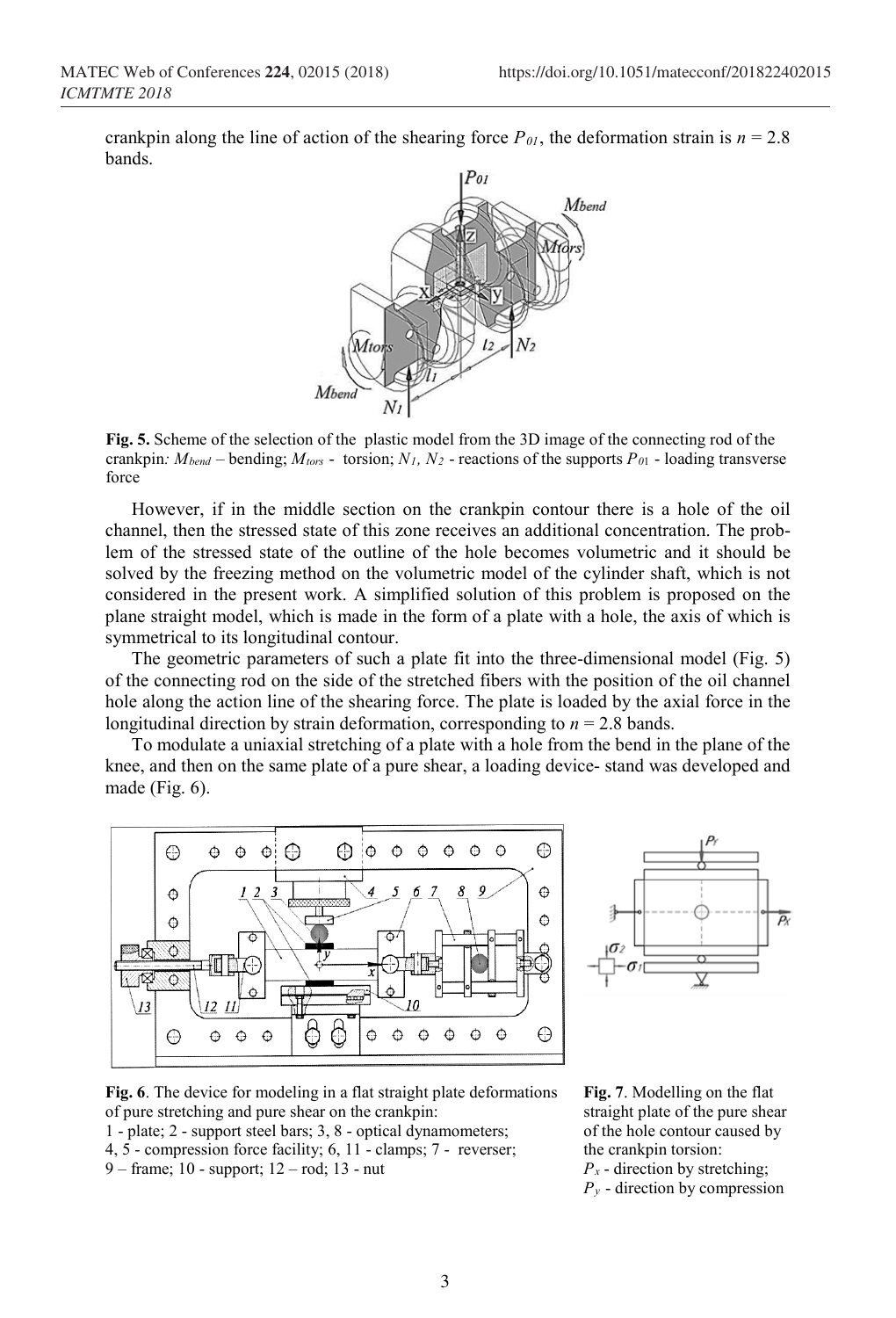The experiment with stretching of the plate on the stand is resolved to the following actions. The plate 1 of the optically sensitive material  $E2$  is clamped in the clamps 6, 11 and mounted in the lever system of the device for loaded model. There is a reverser 7 to the right of the plate that converts the axial tensile force of the plate into the compression of a disk dynamometer 8 that fixes the amount of applied force produced by the rod 12 through the left clamp of the model when screwing the nut 13.

In the first series of experiments, when the plate is loaded with uniaxial tension, the support steel bars 2 and the optical dynamometer 3 in the loading scheme are absent.

In the second series of experiments, a pure shear is modeled. Model 1 with open-end holes was loaded in the direction  $P_x$  by stretching and in direction  $P_y$  - by compression (Fig. 6, 7).

In the first series of experiments, the plate-model was loaded with an axial force in the longitudinal direction along the x-axis by strain expansion corresponding to *n* = 1.45 bands. This stress level was recorded on the neck photos (Fig. 4, b) in the median section on its free contour along the action of the cutoff force  $P_{0I}$ , the value of which is determined on the same photogram by the number of bands in the center of the disk dynamometer. According to the calibration of the model material on disks with a diameter  $d = 4$  cm, the force for one strip in the center of the disk is 215.5 N, so for  $n = 2$  bands in the center of the disk 1 we obtain the shear force  $P_{01} = 431$  N.

In the middle section of the crankpin, regardless of the presence of the oil channel opening, under this load, the same level of the contour stress takes place, which is  $n = 1.45$ bands. It is this value of the contour stress in the middle section of the crankpin that is used to calculate the loading force of the plate-model with the hole. We transform the order of the strip into the dimension of the normal stresses on the neck contour:  $\sigma_{middle} = n \cdot \sigma_0^t \approx$ 4 MPa, where  $\sigma_0^t = 2.76 \text{ MPa}$  – the amount of the model band from the calibration. The active cross section of the plane model with allowance for its width  $b = 2.4$  cm and the thickness of the OSM (optically sensitive material)  $t = 0.5$  cm was  $F = 1.2$  cm<sup>2</sup>.

This information makes it possible to calculate the amount of force required to load a plate-model with an aperture, in modeling its extension, by providing an experimentally established value of stresses in the middle section when there is no hole in the neck channel at this location of the neck contour. Let us determine the force with which to stretch the plate-model with the hole:  $P_{\text{sreet}}$  h =  $\sigma_{\text{middle}} \cdot F = 480$  N. In this case, we load the platemodel with the tensile force  $P_{\text{stretch}} = 480$  N along the X-axis. The value of this force is given by a disk optical dynamometer *8* (see Fig. 6) with a diameter  $d = 1.6$  cm. The loading scheme of the plate-model by pure stretching and the pure-strain photogram obtained in the polarized light of a mercury lamp are shown in Fig. 8.



**Fig. 8**. Loading scheme and photogram of the plate-model: **a** - pure stretching; **b** - photogram of pure stretching, obtained in the polarized light of a mercury lamp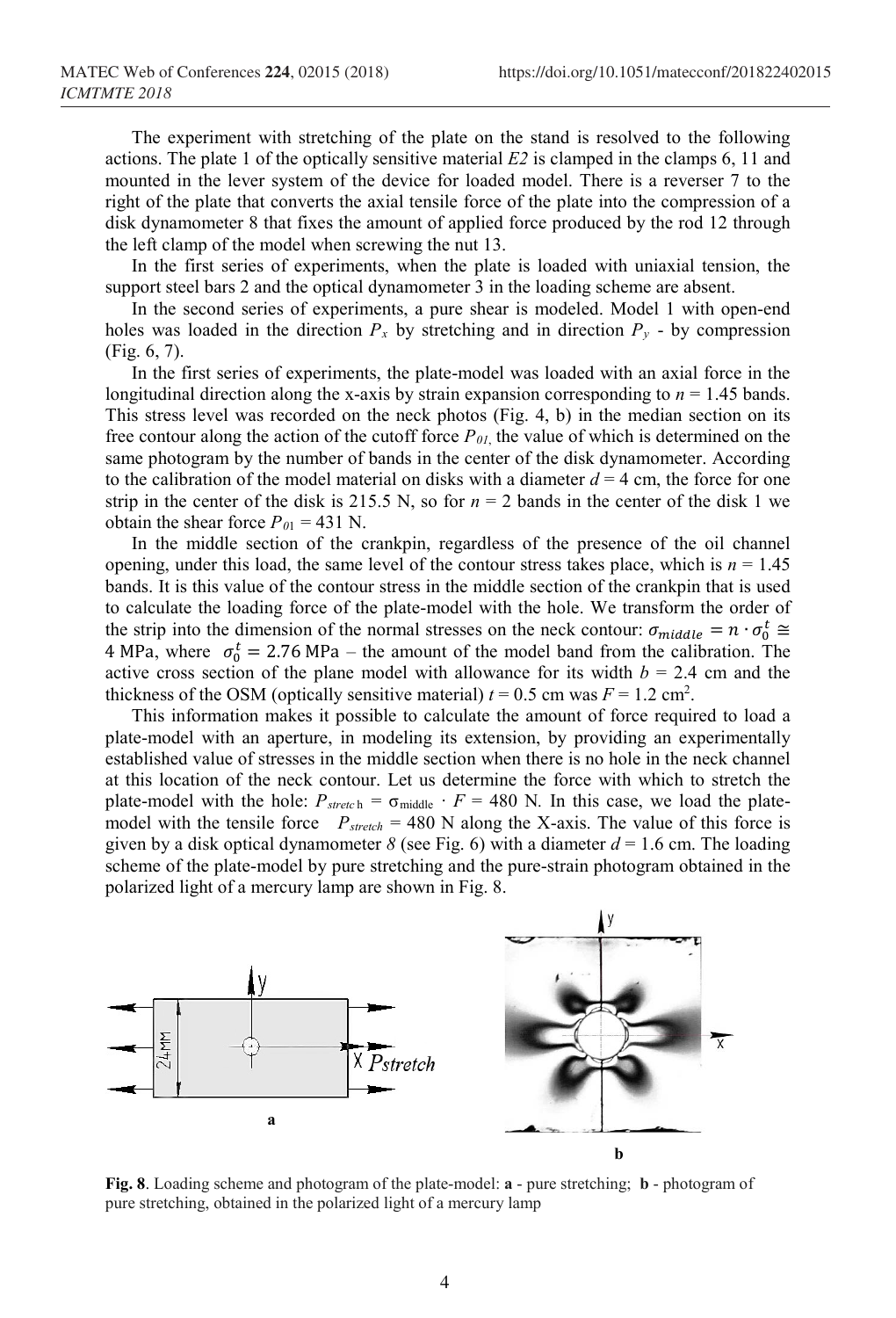In the second part of the experiment, the plate-model with the hole was loaded according to the scheme of pure shear (Fig. 9, a). The procedure for calculating the force for loading the model with a pure shear was reduced to determining the torsional moment (Fig. 9, b), created by the sheer force  $P_{0I} = 431$  N and, consequently, the same level of stresses on the neck contour in the middle section 1.45 bands. Taking into account the crank radius  $R_{cr} = 6.7$  cm and the shear force  $P_{0I} = 431$  N, the torque, reduced to the radius of the connecting rod neck  $R_{sh} = 4.4$  cm, is balanced by the force  $P_{torsion} = 656$  N.



**Fig. 9**. The method of loading the model with a pure shift: **a** - is the scheme of loading of the plate-model by a pure shear; **b** - scheme for determining the moment of torsion of the neck; **c** - is the pure shear photogram obtained in the polarized light of a mercury lamp; *P01 -* shear force; *Pcomp* and *Pstretch* - compressive and tensile forces of the model, respectively;  $D_{sh}$  and  $D_{csh}$  - the diameters of the connecting rod and the root collar, respectively;  $R_{cr}$  - crank radius

The method of loading the model with a pure shift and the photogram of pure shear obtained in the polarized light of a mercury lamp is shown in Fig. 9. After loading the model with computed forces controlled by optical disk dynamometers 1 and 2, we photographed by a digital camera (Fig. 8, 9).

#### **3 Results and discussions**

From the photograms, we cut out areas in the form of a square, whose sides are located much closer to the holes model, which allows you to build well-visible diagrams of contour stresses. On the holes contour there are four zero points, which serve as the starting point for the order of the bands. They are the boundary of the change in the sign of the stresses from compression to stretching along the contour of the hole. The torsion torque causes on the holes contour the deformation of the pure shear, which creates a sign-alternating stress state stretching *ϭstretch* and compression *ϭcomp* successively through 90° between zero points on the holes contour (Fig. 10).

The photogram obtained by loading a flat model with a pure shear, while transferring its image to the crankpin, is turned counterclockwise by an angle of 45° and, accordingly, the diagram on the holes contour is oriented with respect to the curve of the contour stresses of stretching from the force from the bending (Fig. 11). Circuits of contour normal stresses at the scale of the bands, built on a quarter of a circle, make it possible to establish separately the maximum stresses from stretching and from shear. Based on these separate diagrams 1 and 2, a total diagram of the normal contour stresses 3 was created (Fig. 12), which indicates that the largest tensile stresses on the holes contour occur in zones located approximately at an angle of 30÷40° to a plane perpendicular to the direction of stretching forces. On the flat models of optically sensitive material, we carried out studies of the stress state